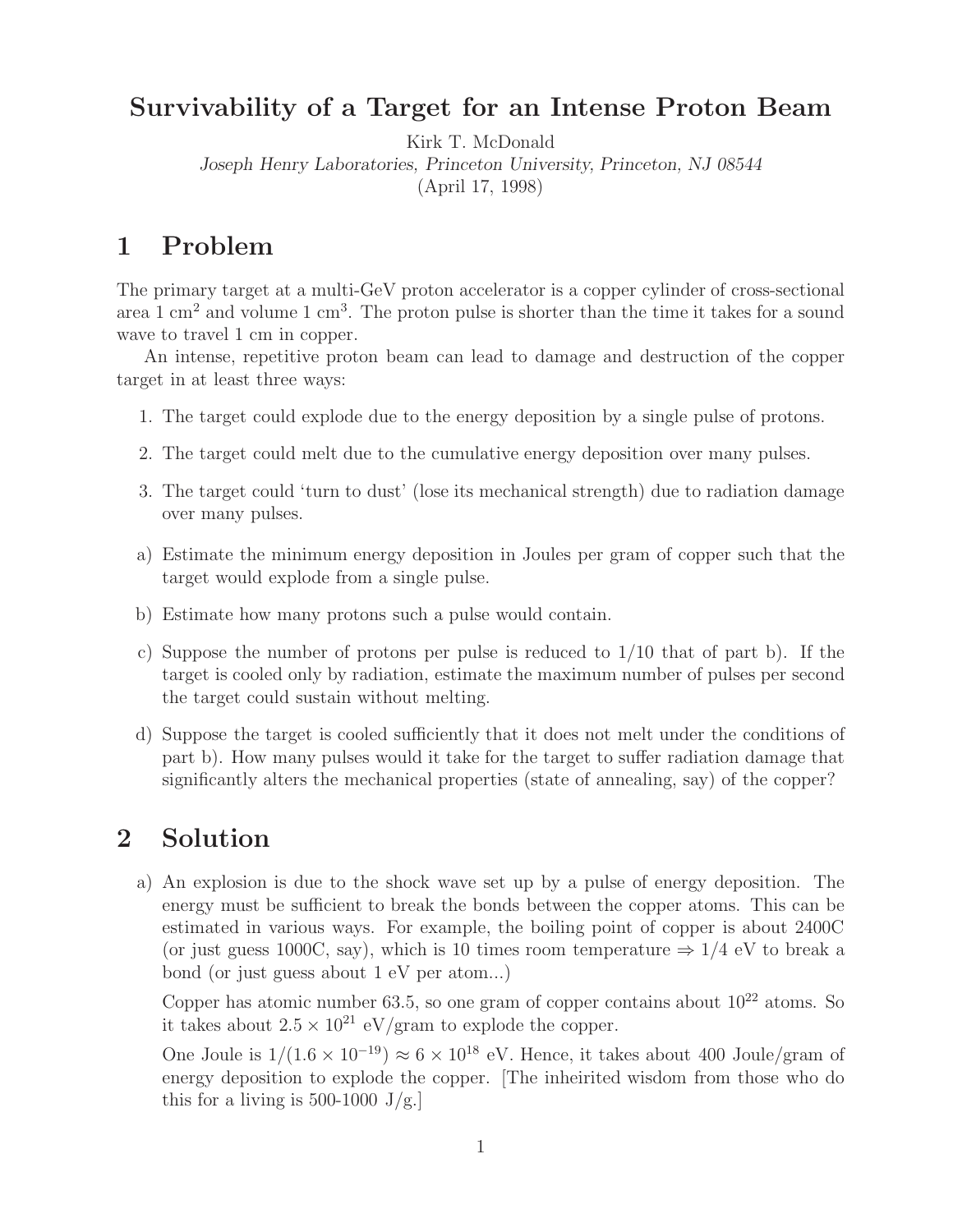b) How many protons? A useful fact is that a multi-GeV proton deposits about 1 MeV per (gram/cm<sup>2</sup> of material it passes through – if it does not interact with the nucleus. The target is only about 1 cm thick, compared to a nuclear interaction length of 20 cm, so we ignore nuclear interactions. Since we need  $2.5 \times 10^{21}$  eV/gram to explode, we need about  $2.5 \times 10^{15}$  protons in the pulse.

What if we can't remember the useful fact? Well, we might guess that a proton transfers about 1 eV to each atom it passes through. The cross section of an atom is about  $(1 \text{ Å})^2 \approx 1 \times 10^{-16} \text{ cm}^2$ . A gram contains  $10^{22}$  atoms, so there are about  $10^6$ collisions/(gram/cm<sup>2</sup>, leading to 1 MeV of energy deposition.

c) Each pulse now deposits 40 J/gm into the copper target.

Copper has density 9  $\rm gm/cm^3$ , so the target has 9 gm.

The total energy deposited is 360 Joules/pulse.

The melting point of copper is about 1000◦ C, *i.e.*, 1300K.

If the target is just below the melting point after a pulse hits, it must radiate away 360 Joules before the next pulse arrives.

The cooling of the target follows Stefan's law: rate  $= \epsilon \sigma A T^4$ .

 $\epsilon$  = emissivity of copper  $\approx 0.1$ .

 $\sigma = \text{Stefan's constant} \approx 6 \times 10^{-5}$  Gaussian units.

 $A =$  total area.

Cross section area  $=\pi d^2/4 = 1$  cm<sup>2</sup> and  $V = 1$  cm<sup>3</sup>  $\Rightarrow$  L = 1 cm,  $d = 2/\sqrt{\pi}$  and area of side =  $2\pi d = 4\sqrt{\pi} \approx 7 \text{ cm}^2, \Rightarrow A \approx 9 \text{ cm}^2$ .

 $T \approx 1.3 \times 10^3$ ,  $T^4 \approx 3 \times 10^{12}$ .

rate  $\approx 0.1 \times 6 \times 10^{-5} \times 9 \times 3 \times 10^{12} \approx 1.6 \times 10^8$  erg/sec.

1 Joule =  $10^7$  erg, so rate  $\approx 16$  Joules/sec.

So it would take about  $360/16 = 23$  sec for the target to cool enough that it could take another pulse.

Pulse rate  $= 1/23 = 0.04/\text{sec}$ .

d) Radiation damage? This is more open ended. One could argue that breaking of the atomic bonds between neighboring atoms is radiation damage. If so, every atom will have experienced one such damage incident after 10 pulses, according to the statement of the problem.

I gather that greater mechanical disruption is caused when an electron is ionized from an atom – even though the ion/electron will soon recombine. A practical rule of thumb is one electron ionized in a typical material for every 30 eV deposited by a particle beam. Most of the energy goes into vibrational excitations that do not ionize the atoms, and cause less damage.